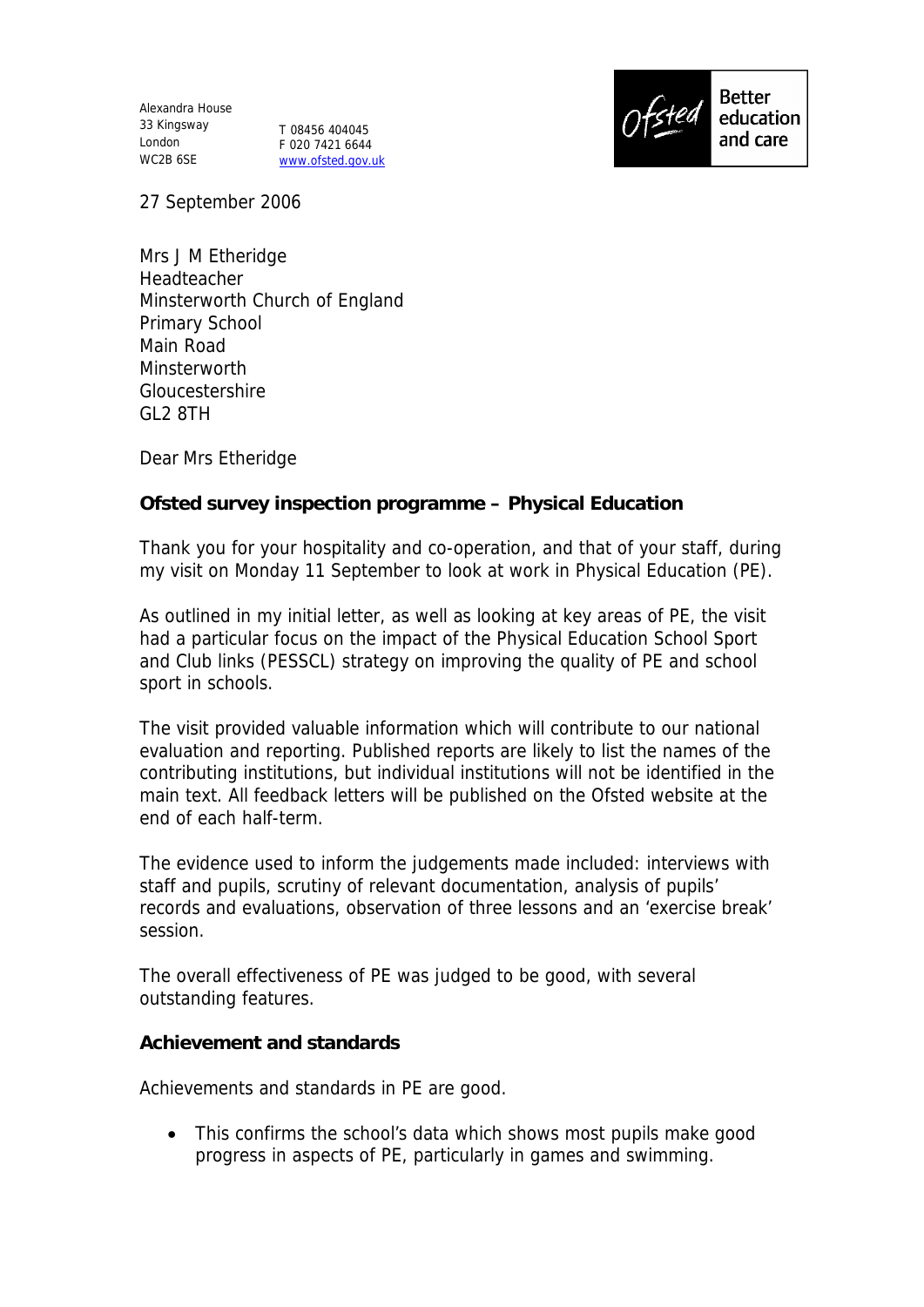• The standards of work and progress seen in lessons are at least good in games and satisfactory in gymnastics. The younger pupils are able to throw, catch, roll and strike a ball with accuracy and control. They demonstrate good spatial awareness and perform simple skill practices sensibly in pairs. Older pupils are developing good ball and racket skills and can perform a range of gymnastic balances confidently. All pupils enjoy and have very good attitudes to PE; they are motivated, keen and want to learn. Their behaviour is excellent.

**Quality of teaching and learning of Physical Education**

The quality of teaching observed was good, with some outstanding elements.

- All adults have a very good teaching manner that leads to excellent relationships with their pupils and a purposeful climate for learning. Planning is comprehensive and resources are meticulously prepared in advance. In games sessions, the adults use demonstrations very effectively to explain the correct techniques and tasks are structured carefully to allow the pupils maximum time on activities. Coupled with dynamic, lively teaching, this allows the pupils to learn at a swift pace.
- In gymnastics, excellent attention is given to the safe handling of apparatus, which the pupils carry out expertly. More emphasis should be placed on developing the pupils' appreciation of the aesthetic qualities of gymnastic performance through sustained periods of activity.
- Assessment and record keeping systems are rigorous, easily accessible and updated on a regular basis. Teachers make good use of both formative assessments and the innovative pupil self-evaluation books to monitor progress and set targets for improvement. Pupils receive excellent care and guidance to achieve their best in physical education.

**Quality of curriculum** 

This is judged to be outstanding.

- The curriculum is broad, fully inclusive and finely tuned to the pupils' needs and aspirations. All pupils receive more than the recommended weekly two hours of PE and the variety of activities on offer is impressive. The twice-daily exercise breaks, based on a Finnish model are well planned, purposeful sessions which pupils benefit from and enjoy.
- The range and quality of extra-curricular provision is excellent. The number of pupils participating in competitive events, clubs and festivals is high and the success achieved through these programmes permeates the ethos of the school. The recent visit to take part in a mini Olympics in Finland by pupils, as part of the Comenius 1 project on Healthy Living, and the popular Holiday Sports Camp organised by the school are examples of innovative, creative provision.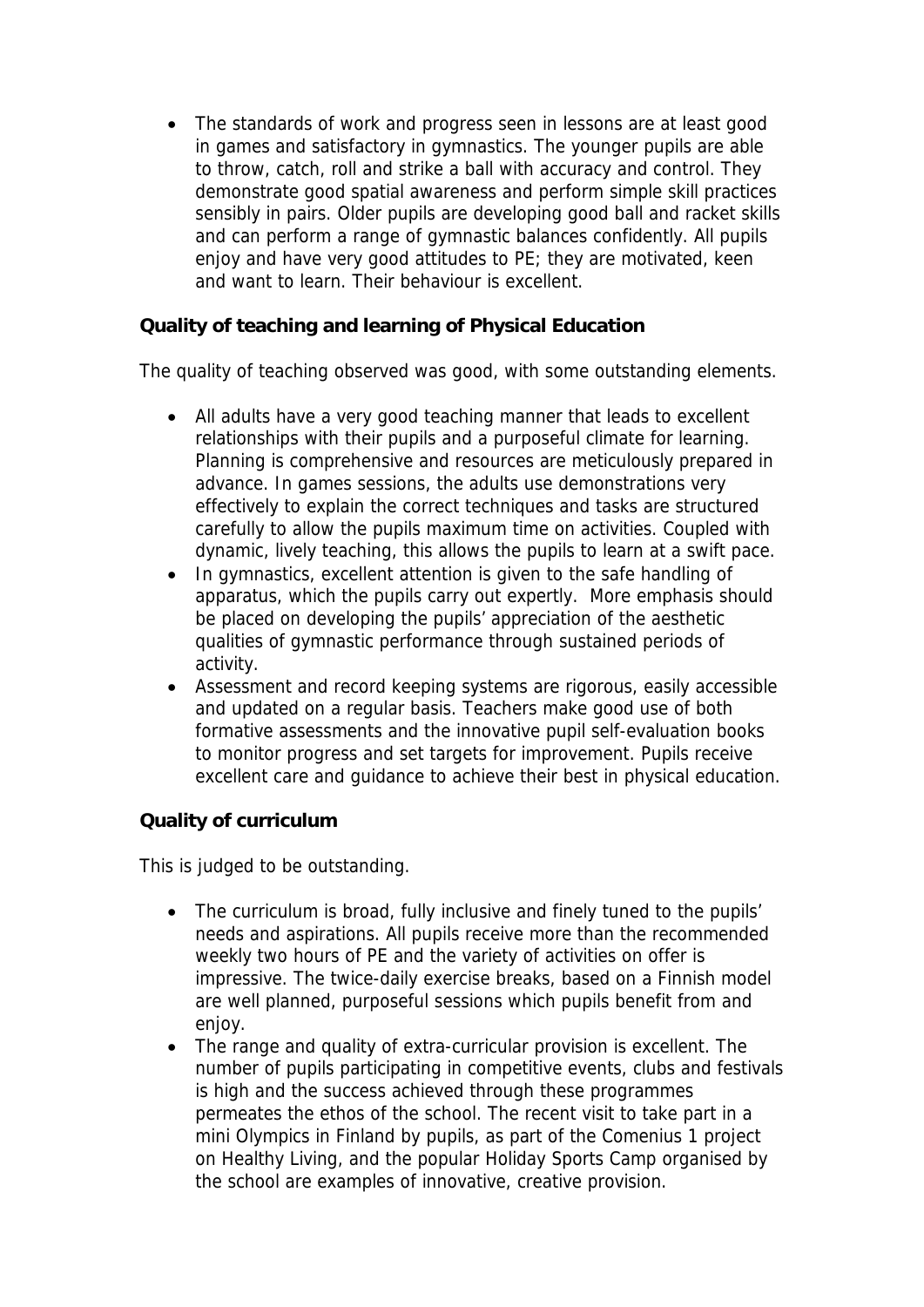Accommodation is good; resources are carefully maintained and are of a high quality.

**Leadership and management of Physical Education**

Leadership and management of PE are outstanding.

- The strong leadership shown by you and the subject leader ensures PE enjoys a high school profile. There is a firm commitment to promoting high quality provision and all adults work hard with an impressive team spirit.
- Subject monitoring and evaluation are commendable. This leads to a thorough annual review with a clear plan for further improvement strengthening teacher's subject knowledge in dance and gymnastic remains a priority. Minor adjustments are to be trialled to improve the very good curriculum plans already in place. Training and development are well managed and all adults attend relevant courses regularly.

**Subject issue – Impact of the Physical Education School Sport and Club links (PESSCL) strategy**

- The school has embraced this initiative whole-heartedly and the sports partnership programme is helping to improve the quality of provision for PE. The subject leader works very well with the school sports coordinator and local schools to create new opportunities for both pupils and adults.
- Professional development programmes and additional resources are extending the range of activities available to pupils which they appreciate. There is a good range of courses, festivals, tournaments, competitions and clubs. The school is using external coaches, students, parents and ex-pupils to enrich current provision well. The subject leader is making a proactive contribution to the development of this initiative.

## **Inclusion**

The inclusion of all learners is central to the school's vision. Pupils rate PE highly and understand how important it is to be healthy. Pupils with learning difficulties and disabilities receive excellent support and make very good progress. Gifted and talented pupils are identified and monitored; they are encouraged to attend clubs and are targeted for additional tuition from specialists. Excellent questionnaires are sent to parents to seek their views about their child's progress, sporting interests and levels of participation outside of school. The school's analysis of returns is systematic and it responds appropriately to meet requests.